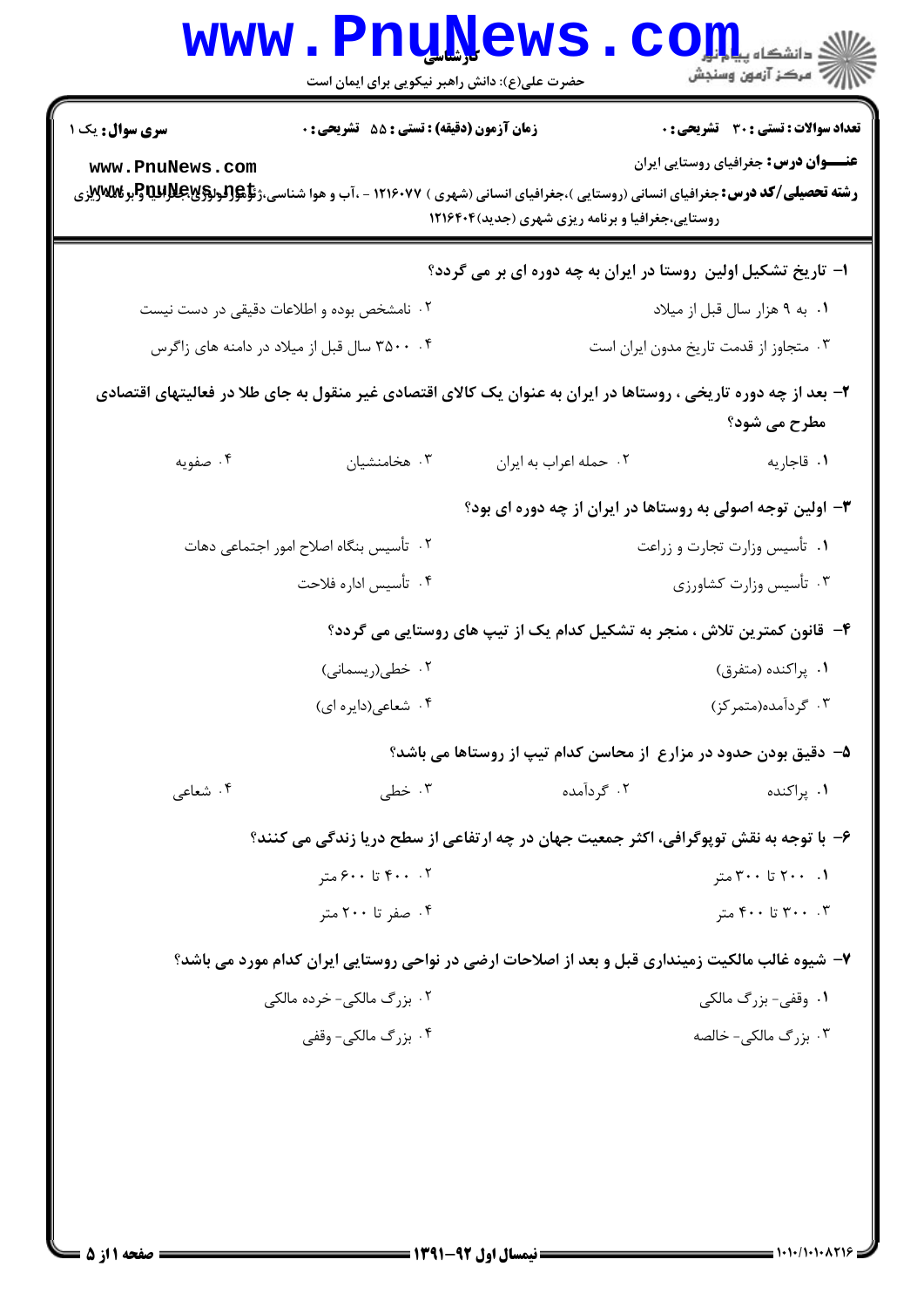|                                 | <b>www.PnuNews</b>                                                                                                                                      |                                                                      | دانشگاه پیام <mark>ب</mark> ر<br>رآب مرکز آزمون وسنجش             |
|---------------------------------|---------------------------------------------------------------------------------------------------------------------------------------------------------|----------------------------------------------------------------------|-------------------------------------------------------------------|
|                                 | حضرت علی(ع): دانش راهبر نیکویی برای ایمان است                                                                                                           |                                                                      |                                                                   |
| <b>سری سوال : ۱ یک</b>          | زمان آزمون (دقیقه) : تستی : 55 آتشریحی : 0                                                                                                              |                                                                      | <b>تعداد سوالات : تستی : 30 ٪ تشریحی : 0</b>                      |
| www.PnuNews.com                 |                                                                                                                                                         |                                                                      | <b>عنـــوان درس:</b> جغرافیای روستایی ایران                       |
|                                 | <b>رشته تحصیلی/کد درس:</b> جغرافیای انسانی (روستایی )،جغرافیای انسانی (شهری ) ۱۲۱۶۰۷۷ - ،آب و هوا شناسی،ژ <b>تاگو(لوبا§پاپالاپاپات</b> اپوپاپوپاپاتوپان | روستایی،جغرافیا و برنامه ریزی شهری (جدید) ۱۲۱۶۴۰۴                    |                                                                   |
|                                 |                                                                                                                                                         |                                                                      |                                                                   |
|                                 | ۸− کدام گزینه انواع مالکیتها را در روستاهای ایران قبل از اصلاحات ارضی نشان می دهد؟                                                                      |                                                                      |                                                                   |
|                                 |                                                                                                                                                         | ۰۱ بزرگ مالکان، خرده مالکان، املاک سلطنتی، خالصه، موقوفات            |                                                                   |
|                                 |                                                                                                                                                         |                                                                      | ۰۲ مالکیت خصوصی، مالکیت دولتی، مالکیت سلطنتی                      |
|                                 |                                                                                                                                                         |                                                                      | ۰۳ بزرگ مالکان، خرده مالکان، خالصه، موقوفات                       |
|                                 |                                                                                                                                                         | ۰۴ بزرگ مالکان، خرده مالکان، خودکار، املاک سلطنتی، خاصه، موقوفات عام |                                                                   |
|                                 |                                                                                                                                                         |                                                                      | ۹– مهمترین عامل قطعه قطعه بودن اراضی در نواحی روستایی ایران چیست؟ |
| ۰۲ خرید و فروش- سنتی بودن تولید |                                                                                                                                                         |                                                                      | ۰۱ اصلاحات ارضی- سنتی بودن تولید                                  |
| ۰۴ قانون ارث - اصلاحات ارضى     |                                                                                                                                                         |                                                                      | ۰۳ قانون ارث- خرید و فروش                                         |
|                                 |                                                                                                                                                         |                                                                      | ∙۱- در گذشته کلیه حقوق کدخدای دولتی را چه کسی پرداخت می کرد؟      |
| ۰۴ مالک                         | $t$ زارع $\cdot$                                                                                                                                        | ۰۲ مالک و زارع                                                       | ۰۱ دولت                                                           |
|                                 | 11– بعد از اصلاحات ارضی تا زمان پیروزی انقلاب ،دعاوی بین روستائیان از چه طریقی حل می شد؟                                                                |                                                                      |                                                                   |
|                                 | ۰۲ خانه انصاف                                                                                                                                           |                                                                      | ۰۱ انجمن ده                                                       |
|                                 | ۰۴ شورا                                                                                                                                                 |                                                                      | ۰۳ کدخدا                                                          |
|                                 | ۱۲- کدام یک از نظامهای بهره برداری زیر ، به نیروی کار زیاد و اراضی نسبتاً وسیع و یکجا نیاز دارد ؟                                                       |                                                                      |                                                                   |
|                                 | ۰۲ نظام بهره برداری سرمایه داری مکانیزه                                                                                                                 |                                                                      | ۰۱ نظام بهره برداری کشتمانی                                       |
|                                 | ۰۴ شرکتهای سهامی زراعی                                                                                                                                  |                                                                      | ۰۳ واحدهای بهره برداری کشت و صنعت                                 |
|                                 | ۱۳- کدامیک از نظام های بهره برداری سنتی در گذشته متداول نبوده و از زمان استفاده از موتور پمپ ها رواج پیدا کرده است؟                                     |                                                                      |                                                                   |
|                                 | ۰۲ نصفه کاری                                                                                                                                            |                                                                      | ۰۱ خرده مالکی                                                     |
|                                 | ۰۴ تلمبه کاری                                                                                                                                           |                                                                      | ۰۳ اجاره ای                                                       |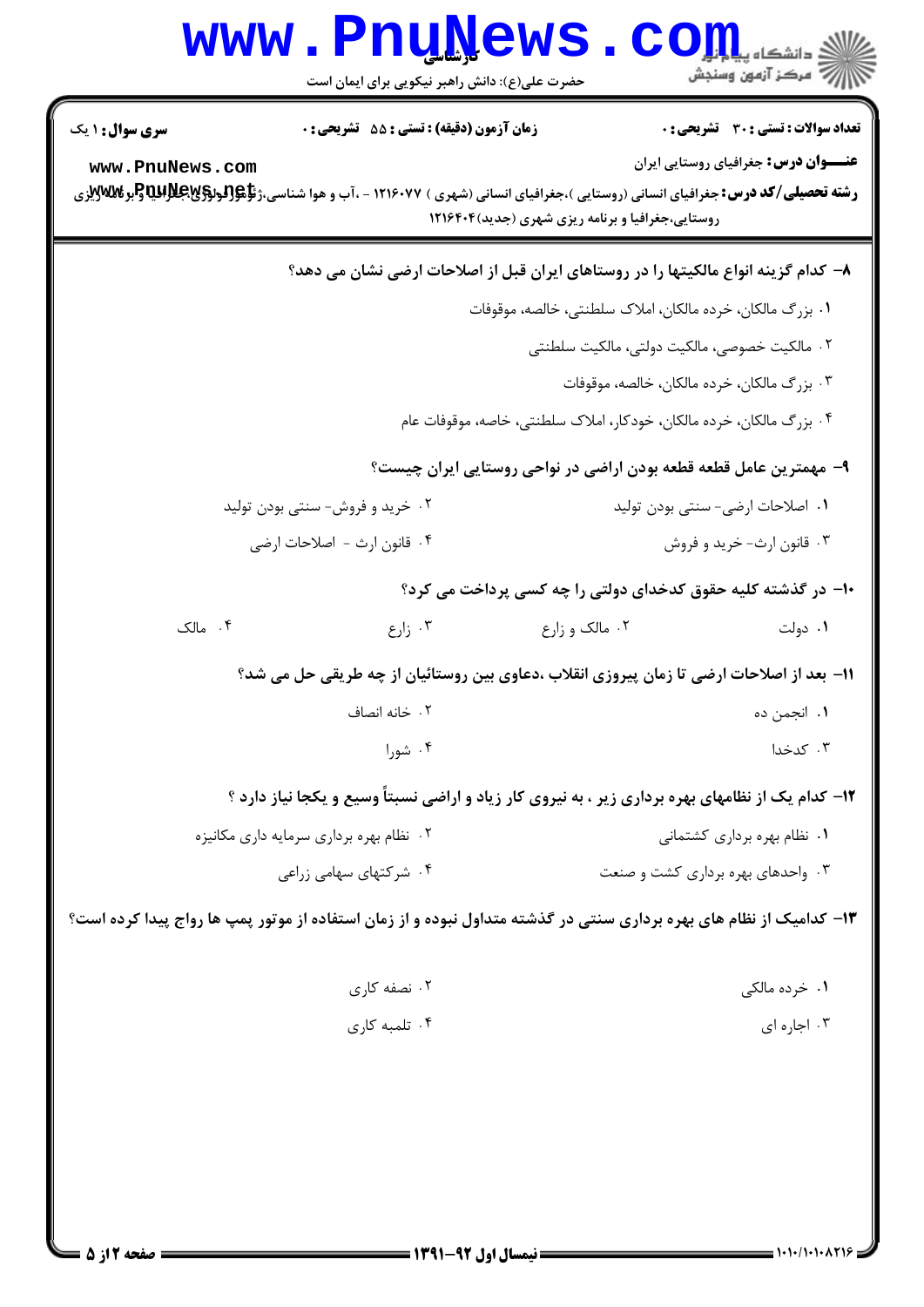## Www.PnuNews.com

| <b>سری سوال :</b> ۱ یک                                        | <b>زمان آزمون (دقیقه) : تستی : 55 تشریحی : 0</b>                                                                                                              |                                                                   | <b>تعداد سوالات : تستی : 30 ٪ تشریحی : 0</b>                                |
|---------------------------------------------------------------|---------------------------------------------------------------------------------------------------------------------------------------------------------------|-------------------------------------------------------------------|-----------------------------------------------------------------------------|
| www.PnuNews.com                                               |                                                                                                                                                               |                                                                   | <b>عنـــوان درس:</b> جغرافیای روستایی ایران                                 |
|                                                               | <b>رشته تحصیلی/کد درس:</b> جغرافیای انسانی (روستایی )،جغرافیای انسانی (شهری ) ۱۲۱۶۰۷۷ - ،آب و هوا شناسی،ژ <b>تاِهِ{توباوَ}لایالیاتاپ</b> [بو <b>]}لاین</b> گر | روستایی،جغرافیا و برنامه ریزی شهری (جدید)1۲۱۶۴۰۴                  |                                                                             |
|                                                               |                                                                                                                                                               |                                                                   | <b>۱۴</b> – کدام عبارت زیر در مورد قنات درست <u>نیست؟</u>                   |
|                                                               |                                                                                                                                                               | ۰۱ قناتها همیشه از لایه های آبدار زیرزمینی استفاده می کنند.       |                                                                             |
|                                                               |                                                                                                                                                               |                                                                   | ۰۲ قناتها همیشه در رسوبات بادبزنی حفر نمی گردند.                            |
|                                                               |                                                                                                                                                               |                                                                   | ۰۳ شیب عامل مهمی در حفر قنات بوده است.                                      |
|                                                               |                                                                                                                                                               |                                                                   | ۰۴ با افزایش طول قنات مقدار شیب کاهش می یابد.                               |
|                                                               |                                                                                                                                                               |                                                                   | ۱۵– طول کدام یک از قنوات زیر، معمولا کم و چاههای عمودی آن بسیار محدود است؟  |
| ۰۴ قنات موتوري                                                | ۰۳ چشمه قنات                                                                                                                                                  | ٢. قنات دوطبقه                                                    | ۰۱ قنات دشتی                                                                |
| ۱۶– در موقع حفر چاههای دستی، عمق آنها به چه عاملی بستگی دارد؟ |                                                                                                                                                               |                                                                   |                                                                             |
|                                                               | ۰۲ لایه های آبدار                                                                                                                                             |                                                                   | ۰۱ شرایط توپوگرافی منطقه                                                    |
|                                                               | ۰۴ نوع محصول                                                                                                                                                  |                                                                   | ۰۳ مقدار اراضی کشاورزی                                                      |
|                                                               |                                                                                                                                                               |                                                                   | ۱۷– شناخته شده ترین روش متداول استفاده از آبهای زیرزمینی کدام مورد می باشد؟ |
|                                                               | ۰۲ چشمه                                                                                                                                                       |                                                                   | ٠١ قنات                                                                     |
|                                                               | ۰۴ چاههای نیمه عمیق                                                                                                                                           |                                                                   | ۰۳ چاههای عمیق                                                              |
|                                                               |                                                                                                                                                               |                                                                   | 18- اصلاحات ارضی عملاً از چه سالی شروع شد و در چند مرحله اجرا گردید؟        |
|                                                               | ۰۲ - ۱۳۴۰ و در دو مرحله                                                                                                                                       |                                                                   | ۰۱ ۱۳۳۰ و در سه مرحله                                                       |
|                                                               | ۰۴ - ۱۳۴۱ و در سه مرحله                                                                                                                                       |                                                                   | ۰۳ ـ ۱۳۵۸ و در یک مرحله                                                     |
|                                                               | ۱۹- در پایان اصلاحات ارضی چند درصد از خانوارهای روستایی در زمره خرده مالکین قرار داشتند؟                                                                      |                                                                   |                                                                             |
|                                                               | ۰۲ درصد                                                                                                                                                       |                                                                   | ۰۱ ۳۳ درصد                                                                  |
|                                                               | ۰۴ - ۵۸ درصد                                                                                                                                                  |                                                                   | ۴۰ . ۴۰ درصد                                                                |
|                                                               | ۲۰- به طور کلی هر چه از طرف شمال کشور به سمت جنوب حرکت کنیم جمعیت روستایی چه تغییری پیدا می کند؟                                                              |                                                                   |                                                                             |
|                                                               | ۰۲ جمعیت روستاها افزایش می یابد                                                                                                                               |                                                                   | ۰۱ جمعیت روستاها کاهش می یابد                                               |
|                                                               | ۰۴ گاهی افزایش و گاهی کاهش می یابد                                                                                                                            |                                                                   | ۰۳ جمعیت روستاها تغییری نمی کند                                             |
|                                                               |                                                                                                                                                               | ۲۱– در تحلیهای جمعیتی، نمودار سه گوش به چه منظوری استفاده می شود؟ |                                                                             |
| ۰۴ حرکات جمعیت                                                | ۰۳ توزیع جمعیت                                                                                                                                                | ۰۲ ترکیب سنی                                                      | ۰۱ ترکیب جنسی                                                               |
| <b>6 صفحه 3 از 5</b> 2                                        | ـــــــــ نیمسال اول 92-1391 ـــــــ                                                                                                                          |                                                                   |                                                                             |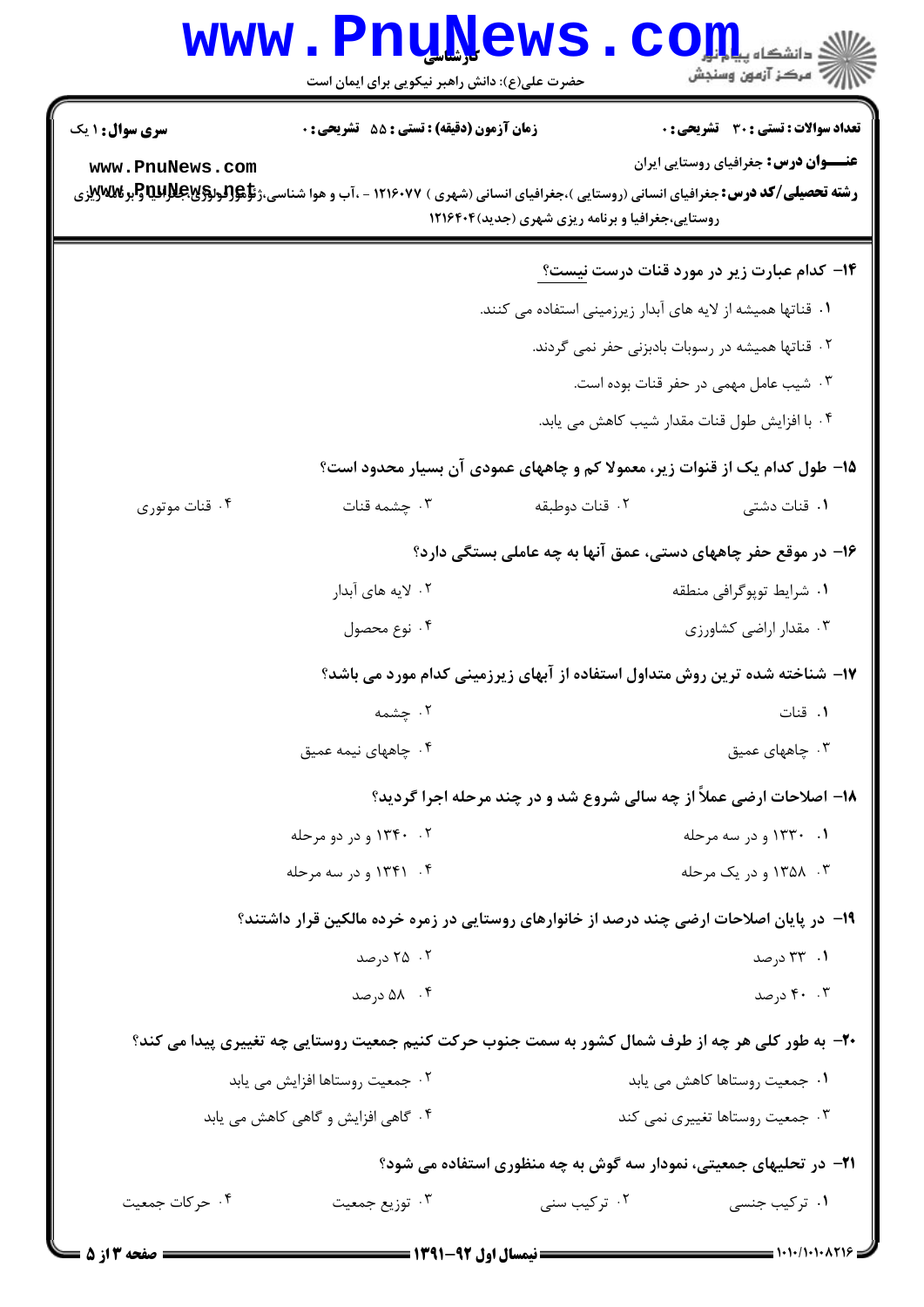|                                           | <b>www.PnuNews</b><br>حضرت علی(ع): دانش راهبر نیکویی برای ایمان است                                              |                                                  | رآ مرڪز آزمون وسنڊش                                                                          |  |
|-------------------------------------------|------------------------------------------------------------------------------------------------------------------|--------------------------------------------------|----------------------------------------------------------------------------------------------|--|
| <b>سری سوال :</b> ۱ یک<br>www.PnuNews.com | <b>زمان آزمون (دقیقه) : تستی : 55 تشریحی : 0</b>                                                                 | روستایی،جغرافیا و برنامه ریزی شهری (جدید)1۲۱۶۴۰۴ | تعداد سوالات : تستى : 30 - تشريحي : 0<br><b>عنـــوان درس:</b> جغرافیای روستایی ایران         |  |
|                                           |                                                                                                                  |                                                  | <b>۲۲</b> - علل اصلی مهاجرت روستاییان به شهرها چیست؟                                         |  |
|                                           | ۰۲ مشکلات اجتما <i>ع</i> ی                                                                                       |                                                  | ٠١ فشار جمعيت                                                                                |  |
|                                           | ۰۴ کمبود امکانات رفاهی در روستاها                                                                                |                                                  | ۰۳ مشکلات اقتصادی                                                                            |  |
|                                           |                                                                                                                  |                                                  | ۲۳- از چه سالی جمعیت شهری ایران بر جمعیت روستایی فزونی می یابد؟                              |  |
| 144.7                                     | 149.7                                                                                                            | 149.7                                            | 1409.1                                                                                       |  |
|                                           | ۲۴- برای آبیاری گندم و جو و به طور کل غلات ، کدام یک از روشهای آبیاری بیشتر مورد استفاده قرار می گیرد؟           |                                                  |                                                                                              |  |
| ۰۴ کرتی                                   | ۰۳ شیاری                                                                                                         | ۰۲ حوضچه ای                                      | ۰۱ نشتی                                                                                      |  |
|                                           | ۲۵– در گذشته ، کدام یک از ارکان اقتصاد روستایی ، نشانی از تملک زارعین به حساب می آمده و اصطلاح حق ریشه دقیقاً در |                                                  | این زمینه به کار رفته است؟                                                                   |  |
|                                           | ۰۲ دامداری                                                                                                       |                                                  | ۰۱ باغداری                                                                                   |  |
|                                           | ۰۴ مرتع داري                                                                                                     |                                                  | ۰۳ زراعت                                                                                     |  |
|                                           |                                                                                                                  |                                                  | <b>۲۶</b> - در کدام یک از شیوه های دامداری، معیشت روستایی تماماً به دام بستگی <u>ندارد</u> ؟ |  |
| ۰۴ چوبداری                                | ۰۳ پروارېندي                                                                                                     | ۰۲ دهقانی                                        | ۰۱ خودگردانی                                                                                 |  |
|                                           |                                                                                                                  |                                                  | ۲۷– در کدام یک از روشهای دامداری سنتی هیچ گونه دستمزدی پرداخت نمی شود؟                       |  |
|                                           | ۰۲ چوبداری                                                                                                       |                                                  | ۰۱ خودگردانی                                                                                 |  |
|                                           | ۰۴ چکانه ای                                                                                                      |                                                  | ۰۳ پرواربندی                                                                                 |  |
|                                           |                                                                                                                  |                                                  | <b>۲۸-</b> در کدام یک از دوره ها مهاجرت از روستا به شهر به کندی انجام می شد؟                 |  |
| ۰۲ پس از اصلاحات ارضی تا اواخر دهه ۴۰     |                                                                                                                  |                                                  | ۰۱ قبل از اصلاحات ارضی                                                                       |  |
| ۰۴ پس از انقلاب تا پایان جنگ تحمیلی       |                                                                                                                  |                                                  | ۰۳ اوایل دهه ۵۰ تا پیروزی انقلاب                                                             |  |
|                                           | ۲۹- محدوده ارائه خدمات در مراکز خدمات کشاورزی، روستایی و عشایری کدام مورد است؟                                   |                                                  |                                                                                              |  |
|                                           | ۰۲ محدوده بخش                                                                                                    |                                                  | ۰۱ محدوده روستا                                                                              |  |
|                                           | ۰۴ محدوده شهرستان                                                                                                |                                                  | ۰۳ محدوده دهستان                                                                             |  |
|                                           |                                                                                                                  |                                                  |                                                                                              |  |